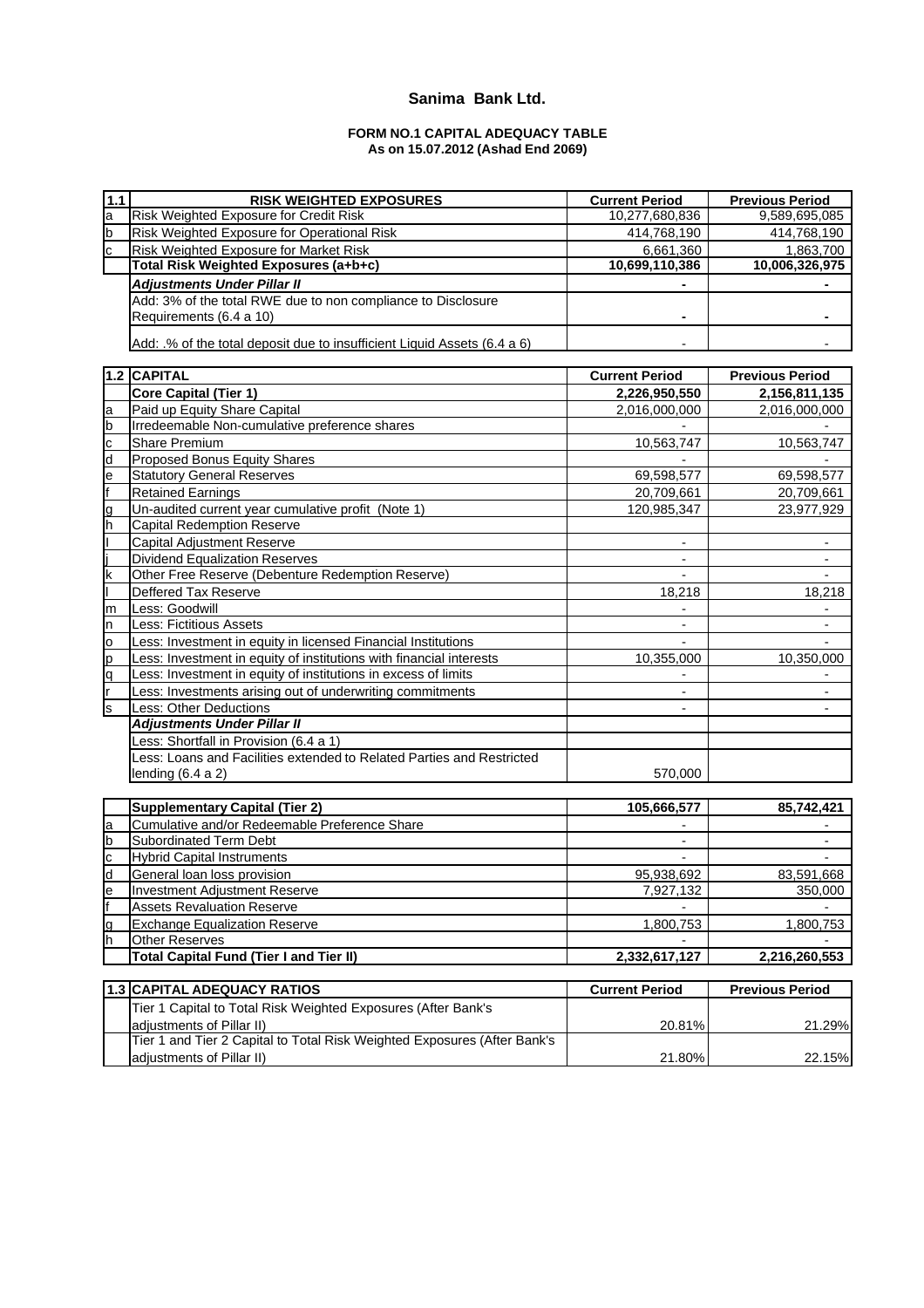#### **FORM NO.2 RISK WEIGHTED EXPOSURE FOR CREDIT RISK As on 15.07.2012 (Ashad End 2069)**

| A. Balance Sheet Exposures                                                                              | <b>Book Value</b><br>a                               | Specific Provision   Eligible CRM<br>b | c                           | <b>Net Value</b><br>d=a-b-c              | <b>Risk Weight</b><br>е | <b>Risk Weighted Exposures</b><br>$f = d^*e$ |
|---------------------------------------------------------------------------------------------------------|------------------------------------------------------|----------------------------------------|-----------------------------|------------------------------------------|-------------------------|----------------------------------------------|
| Cash Balance                                                                                            | 256, 197, 727                                        |                                        |                             | 256, 197, 727                            | 0%                      | $\sim$                                       |
| Balance With Nepal Rastra Bank                                                                          | 1,005,249,544                                        |                                        |                             | 1.005.249.544                            | 0%                      | $\sim$                                       |
| Gold                                                                                                    |                                                      |                                        |                             |                                          | 0%                      | $\sim$                                       |
| <b>Investment in Nepalese Government Securities</b>                                                     | 2,002,514,945                                        |                                        |                             | 2,002,514,945                            | 0%                      | $\overline{\phantom{a}}$                     |
| All other Claims on Government of Nepal                                                                 | 26,913,241                                           |                                        |                             | 26,913,241                               | 0%                      | $\blacksquare$                               |
| Investment in Nepal Rastra Bank securities                                                              |                                                      |                                        |                             |                                          | 0%                      | $\sim$                                       |
| All other claims on Nepal Rastra Bank                                                                   | $\overline{\phantom{a}}$                             |                                        |                             | $\mathbf{L}$                             | 0%                      | $\sim$                                       |
| Claims on Foreign Government and Central Bank (ECA 0-1)                                                 | $\sim$                                               |                                        |                             | $\sim$                                   | 0%                      | $\sim$                                       |
| Claims on Foreign Government and Central Bank (ECA -2)                                                  |                                                      |                                        |                             | $\sim$                                   | 20%                     | $\overline{\phantom{a}}$                     |
| Claims on Foreign Government and Central Bank (ECA -3)                                                  | $\sim$                                               |                                        | $\sim$                      | $\sim$                                   | 50%                     | $\sim$                                       |
| Claims on Foreign Government and Central Bank (ECA-4-6)                                                 | $\overline{\phantom{a}}$                             |                                        | $\overline{\phantom{a}}$    | $\sim$                                   | 100%                    | $\overline{\phantom{a}}$                     |
| Claims on Foreign Government and Central Bank (ECA -7)                                                  | $\mathbf{r}$                                         |                                        | $\overline{\phantom{a}}$    | $\overline{a}$                           | 150%                    | $\mathbf{r}$                                 |
|                                                                                                         |                                                      |                                        |                             |                                          |                         |                                              |
| Claims On BIS, IMF, ECB, EC and on Multilateral                                                         |                                                      |                                        |                             |                                          |                         |                                              |
| Development Banks (MDB's) recognized by the framework<br>Claims on Other Multilateral Development Banks | $\overline{\phantom{a}}$<br>$\overline{\phantom{a}}$ |                                        | $\sim$                      | $\overline{\phantom{a}}$<br>$\mathbf{r}$ | 0%<br>100%              | $\overline{\phantom{a}}$<br>$\sim$           |
|                                                                                                         |                                                      |                                        |                             |                                          |                         |                                              |
| Claims on Public Sector Entity (ECA 0-1)                                                                |                                                      |                                        | ٠                           | $\mathbf{r}$                             | 20%                     | $\overline{\phantom{a}}$                     |
| Claims on Public Sector Entity (ECA 2)                                                                  | $\sim$                                               |                                        | $\mathcal{L}_{\mathcal{A}}$ | $\mathbf{r}$                             | 50%                     | $\sim$                                       |
| Claims on Public Sector Entity (ECA 3-6)                                                                | $\overline{\phantom{a}}$                             |                                        | $\sim$                      | $\sim$                                   | 100%                    | $\sim$                                       |
| Claims on Public Sector Entity (ECA 7)                                                                  |                                                      |                                        | $\sim$                      | $\sim$                                   | 150%                    | $\sim$                                       |
| Claims on domestic banks that meet capital adequacy requirements                                        | 133,349,316                                          |                                        | $\sim$                      | 133,349,316                              | 20%                     | 26,669,863                                   |
| Claims on domestic banks that do not meet capital adequacy requirements                                 | 51,976,330                                           | 7,572,132                              | $\blacksquare$              | 44,404,198                               | 100%                    | 44,404,198                                   |
| Claims on foreign bank (ECA Rating 0-1)                                                                 | 131.885.821                                          |                                        | $\overline{\phantom{a}}$    | 131,885,821                              | 20%                     | 26.377.164                                   |
| Claims on foreign bank (ECA Rating 2)                                                                   |                                                      |                                        | $\sim$                      |                                          | 50%                     | $\sim$                                       |
| Claims on foreign bank (ECA Rating 3-6)                                                                 | $\blacksquare$                                       |                                        | $\blacksquare$              | $\overline{\phantom{a}}$                 | 100%                    | $\overline{\phantom{a}}$                     |
| Claims on foreign bank (ECA Rating 7)                                                                   | $\overline{\phantom{a}}$                             |                                        | $\sim$                      | $\blacksquare$                           | 150%                    | $\sim$                                       |
| Claims on foreign bank incorporated in SAARC region operating with a                                    |                                                      |                                        |                             |                                          |                         |                                              |
| buffer of 1% above their respective regulatory capital requirement                                      | (18, 836, 158)                                       |                                        |                             | (18, 836, 158)                           | 20%                     | (3,767,232)                                  |
| <b>Claims on Domestic Corporates</b>                                                                    | 5,267,750,262                                        |                                        | 3,785,093                   | 5,263,965,169                            | 100%                    | 5,263,965,169                                |
| Claims on Foreign Corporates (ECA 0-1)                                                                  |                                                      |                                        |                             |                                          | 20%                     |                                              |
| Claims on Foreign Corporates (ECA 2)                                                                    | $\sim$                                               |                                        | $\sim$                      | $\sim$                                   | 50%                     | $\sim$                                       |
| Claims on Foreign Corporates (ECA 3-6)                                                                  | $\sim$                                               |                                        | $\sim$                      | $\sim$                                   | 100%                    | $\sim$                                       |
| Claims on Foreign Corporates (ECA 7)                                                                    | $\sim$                                               |                                        | $\sim$                      | $\sim$                                   | 150%                    | $\sim$                                       |
| Regulatory Retail Portfolio (Not Overdue)                                                               | 2,505,773,632                                        |                                        | 80,389,751                  | 2,425,383,881                            | 75%                     | 1,819,037,911                                |
| Claims Fullfilling all criterion of regulatory retail except granularity                                |                                                      |                                        |                             |                                          | 100%                    |                                              |
| Claims secured by residential properties                                                                | 521,249,896                                          |                                        | $\sim$                      | 521,249,896                              | 60%                     | 312,749,938                                  |
| Claims not fully secured by residential properties                                                      | $\sim$                                               |                                        | $\overline{a}$              | $\overline{a}$                           | 150%                    |                                              |
| Claims secured by residential properties (Overdue)                                                      | $\sim$                                               | $\blacksquare$                         | $\sim$                      | $\blacksquare$                           | 100%                    |                                              |
| Claims secured by Commercial real estate                                                                | 313,145,077                                          |                                        | $\sim$                      | 313,145,077                              | 100%                    | 313,145,077                                  |
| Past due claims (except for claim secured by residential properties)                                    | 96,138,038                                           | 13,114,255                             |                             | 83,023,783                               | 150%                    | 124,535,675                                  |
| <b>High Risk Claims</b>                                                                                 | 818,098,682                                          | 715,869                                | 14,670,000                  | 802,712,813                              | 150%                    | 1,204,069,220                                |
| Investments in equity and other capital instruments of institutions listed in<br>the stock exchange     |                                                      |                                        |                             | $\overline{\phantom{a}}$                 | 100%                    |                                              |
| Investments in equity and other capital instruments of institutions not listed                          |                                                      |                                        |                             |                                          |                         |                                              |
| in the stock exchange                                                                                   | 10,455,000                                           | 355,000                                |                             | 10,100,000                               | 150%                    | 15,150,000                                   |
| Other Assets - Interest Receivable / Claim on Govt. Securities                                          | 24,715,139                                           |                                        |                             | 24,715,139                               | 0%                      |                                              |
| Other Assets - Cash & Cash in Transit Items                                                             |                                                      |                                        |                             |                                          | 20%                     |                                              |
| Other Assets (as per attachment)                                                                        | 775,526,087                                          | 30,620,667                             | $\mathcal{L}^{\mathcal{A}}$ | 744,905,420                              | 100%                    | 744,905,420                                  |
| <b>TOTAL</b>                                                                                            | 13,922,102,579                                       | 52,377,923                             | 98,844,844                  | 13,770,879,812                           |                         | 9,891,242,403                                |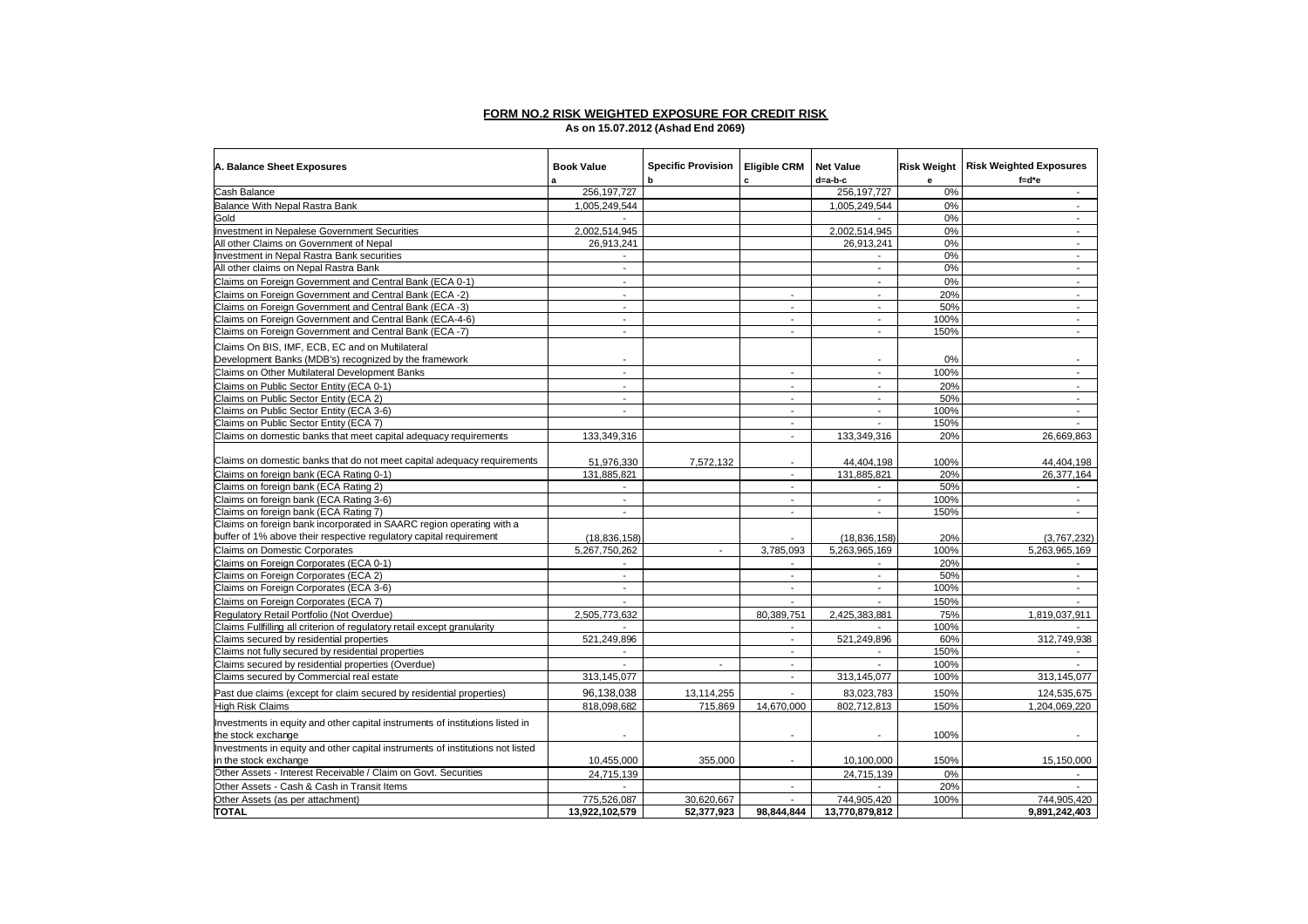### **FORM NO.2 RISK WEIGHTED EXPOSURE FOR CREDIT RISK**

|                                                                         |                          | As on 15.07.2012 (Ashad End 2069)     |                          |                          |      |                                       |
|-------------------------------------------------------------------------|--------------------------|---------------------------------------|--------------------------|--------------------------|------|---------------------------------------|
| <b>B. Off Balance Sheet Exposures</b>                                   |                          | Gross Book Value   Specific Provision | <b>Eligible CRM</b>      | <b>Net Value</b>         |      | Risk Weight   Risk Weighted Exposures |
|                                                                         | a                        | b                                     | c                        | d=a-b-c                  | е    | $f = d^*e$                            |
| <b>Revocable Commitments</b>                                            |                          |                                       |                          | $\sim$                   | 0%   | $\sim$                                |
| <b>Bills Under Collection</b>                                           |                          |                                       |                          | $\blacksquare$           | 0%   | $\overline{\phantom{a}}$              |
| Forward Foreign Exchange Contract Liabilities                           |                          |                                       |                          |                          | 10%  |                                       |
| LC Commitments With Original Maturity Up to 6 months Domestic           |                          |                                       |                          |                          |      |                                       |
| Counterparty                                                            | 98,579,304.66            |                                       |                          | $\overline{\phantom{a}}$ | 20%  |                                       |
| Foreign Counterparty (ECA Rating 0-1)                                   |                          |                                       |                          |                          | 20%  |                                       |
| Foreign Counterparty (ECA Rating 2)                                     | $\mathbf{r}$             |                                       | $\sim$                   | $\sim$                   | 50%  | $\sim$                                |
| Foreign Counterparty (ECA Rating 3-6)                                   | $\overline{a}$           |                                       | $\blacksquare$           | $\blacksquare$           | 100% | $\blacksquare$                        |
| Foreign Counterparty (ECA Rating 7)                                     | ٠                        |                                       | $\overline{\phantom{a}}$ | $\overline{\phantom{a}}$ | 150% | $\blacksquare$                        |
| LC Commitments With Original Maturity Over 6 months Domestic            |                          |                                       |                          |                          |      |                                       |
| Counterparty                                                            | $\overline{a}$           |                                       |                          | $\blacksquare$           | 50%  | $\overline{\phantom{a}}$              |
| Foreign Counterparty (ECA Rating 0-1)                                   | $\overline{\phantom{a}}$ |                                       | $\blacksquare$           | $\overline{\phantom{a}}$ | 20%  | $\overline{\phantom{a}}$              |
| Foreign Counterparty (ECA Rating 2)                                     | $\sim$                   |                                       |                          | $\overline{\phantom{a}}$ | 50%  | $\sim$                                |
| Foreign Counterparty (ECA Rating 3-6)                                   | $\blacksquare$           |                                       | $\blacksquare$           | $\blacksquare$           | 100% | $\blacksquare$                        |
| Foreign Counterparty (ECA Rating 7)                                     | $\blacksquare$           |                                       | $\blacksquare$           | $\overline{\phantom{a}}$ | 150% | $\overline{\phantom{a}}$              |
| Bid Bond, Performance Bond and Counter guarantee Domestic               |                          |                                       |                          |                          |      |                                       |
| Counterparty                                                            | 266,127,114              |                                       | 14,519,387               | 251,607,727              | 50%  | 125,803,864                           |
| Foreign Counterparty (ECA Rating 0-1)                                   | $\overline{\phantom{a}}$ |                                       |                          | $\sim$                   | 20%  |                                       |
| Foreign Counterparty (ECA Rating 2)                                     |                          |                                       |                          | $\sim$                   | 50%  |                                       |
| Foreign Counterparty (ECA Rating 3-6)                                   | $\blacksquare$           |                                       | $\overline{\phantom{a}}$ | $\sim$                   | 100% | $\sim$                                |
| Foreign Counterparty (ECA Rating 7)                                     | $\blacksquare$           |                                       | $\blacksquare$           | $\sim$                   | 150% | $\blacksquare$                        |
| Underwriting commitments                                                | $\blacksquare$           |                                       | $\blacksquare$           | $\blacksquare$           | 50%  | $\overline{\phantom{a}}$              |
| Lending of Bank's Securities or Posting of Securities as collateral     | $\blacksquare$           |                                       | $\overline{\phantom{a}}$ | $\blacksquare$           | 100% | $\sim$                                |
| Repurchase Agreements, Assets sale with recourse                        |                          |                                       |                          |                          | 100% |                                       |
| <b>Advance Payment Guarantee</b>                                        | 82.860.080               |                                       | 3.074.179                | 79,785,901               | 100% | 79,785,901                            |
| <b>Financial Guarantee</b>                                              | 60,896,803               |                                       | 5,771,559                | 55,125,244               | 100% | 55,125,244                            |
| Acceptances and Endorsements                                            | $\overline{a}$           |                                       |                          | $\overline{\phantom{a}}$ | 100% |                                       |
| Unpaid portion of Partly paid shares and Securities                     |                          |                                       |                          |                          | 100% |                                       |
| Irrevocable Credit commitments (Short Term)                             | 578,300,721              |                                       |                          | 578,300,721              | 20%  | 115,660,144                           |
| Irrevocable Credit commitments (Long Term)                              |                          |                                       | $\sim$                   | $\overline{\phantom{a}}$ | 50%  |                                       |
| Claims on foreign bank incorporated in SAARC region operating with a    |                          |                                       |                          |                          |      |                                       |
| buffer of 1% above their respective regulatory capital requirement      |                          |                                       |                          |                          | 20%  |                                       |
| Other Contingent Liabilities                                            | 10,063,280               |                                       | $\sim$                   | 10,063,280               | 100% | 10,063,280                            |
| <b>Unpaid Guarantee Claims</b>                                          |                          |                                       | $\sim$                   |                          | 200% |                                       |
| <b>TOTAL</b>                                                            | 1,096,827,303            |                                       | 23,365,125               | 974,882,873              |      | 386,438,433                           |
| Total RWE for credit Risk Before Adjustment (A) +(B)                    | 15,018,929,882           | 52,377,923                            | 122,209,969              | 14,745,762,685           |      | 10,277,680,836                        |
|                                                                         |                          |                                       |                          |                          |      |                                       |
| <b>Adjustments under Pillar II</b>                                      |                          |                                       |                          |                          |      |                                       |
| Add: 10% of the loan and facilities in excess of Single Obligor Limits  |                          |                                       |                          |                          |      |                                       |
| (6.4 a 3)                                                               |                          |                                       |                          |                          |      |                                       |
| Add: 1% of the contract (sale) value in case of the sale of credit with |                          |                                       |                          |                          |      |                                       |

recourse (6.4 a 4)

Total RWE for Credit Risk (After bank's Adjustments of Pillar II)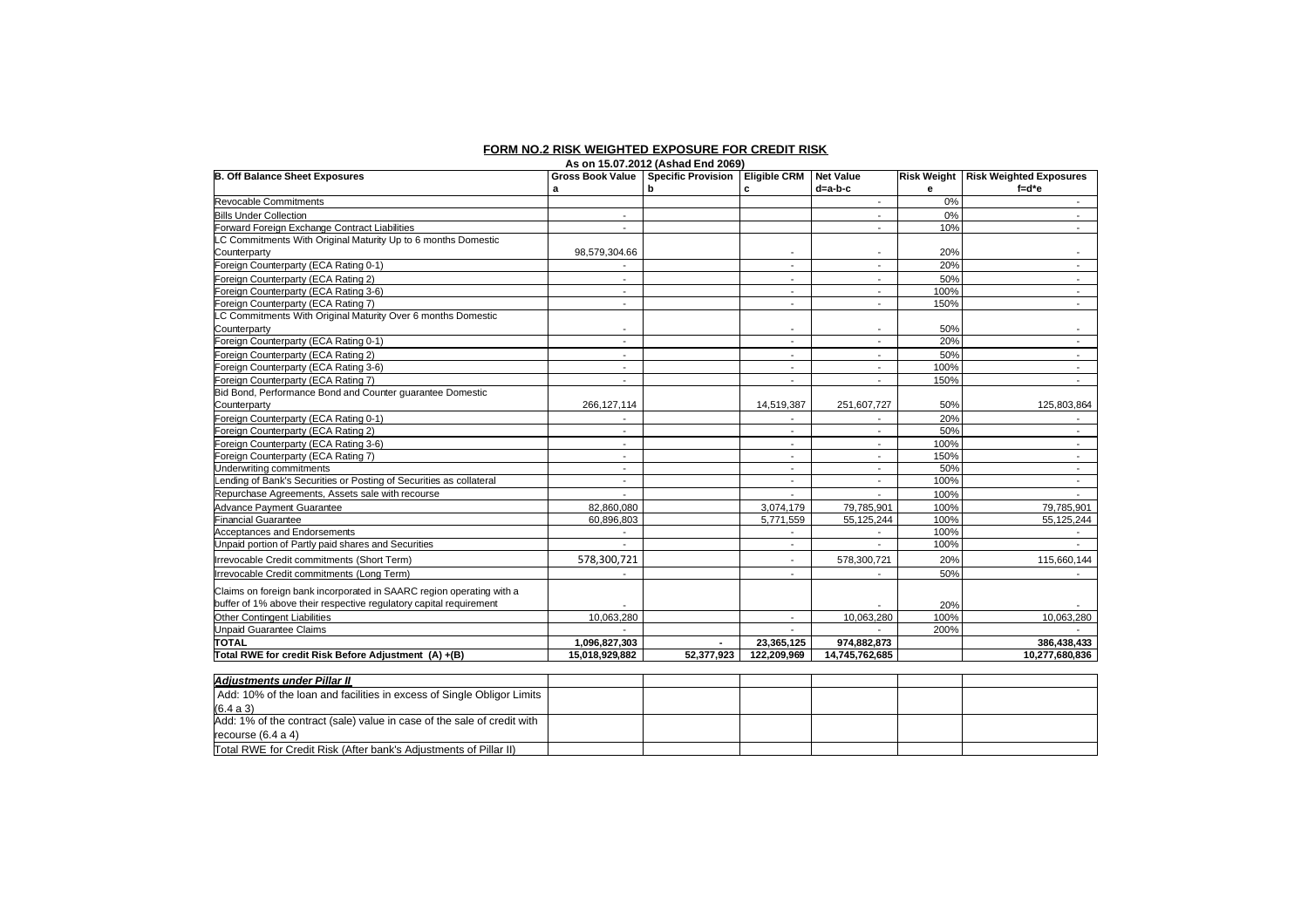#### **FORM NO.3 ELIGIBLE CREDIT RISK MITIGANTS As on 15.07.2012 (Ashad End 2069)**

| <b>Credit Exposures</b>                                                  | <b>Deposits with</b><br><b>Bank</b> | Deposits with<br>other banks/FI | Gold | <b>Govt.&amp; NRB Securities</b> | G'tee of<br>Govt. of<br>Nepal | Sec/G'tee of<br>other<br><b>Sovereians</b> | G'tee of domestic<br>banks | G'tee of<br><b>MDBs</b> | Sec/G'tee of<br><b>Foreign Banks</b> | <b>Total</b>   |
|--------------------------------------------------------------------------|-------------------------------------|---------------------------------|------|----------------------------------|-------------------------------|--------------------------------------------|----------------------------|-------------------------|--------------------------------------|----------------|
|                                                                          | (a)                                 | (b)                             | (c)  | (d)                              | (e)                           | (f)                                        | (g)                        | (h)                     | (1)                                  |                |
| <b>Balance Sheet Exposures</b>                                           |                                     |                                 |      |                                  |                               |                                            |                            |                         |                                      |                |
| Claims on Foreign Government and Central Bank (ECA -2)                   |                                     |                                 |      |                                  |                               |                                            |                            |                         |                                      | $\sim$         |
| Claims on Foreign Government and Central Bank (ECA -3)                   |                                     |                                 |      |                                  |                               |                                            |                            |                         |                                      | $\sim$         |
| Claims on Foreign Government and Central Bank (ECA-4-6)                  |                                     |                                 |      |                                  |                               |                                            |                            |                         |                                      | $\sim$         |
| Claims on Foreign Government and Central Bank (ECA -7)                   |                                     |                                 |      |                                  |                               |                                            |                            |                         |                                      | $\sim$         |
|                                                                          |                                     |                                 |      |                                  |                               |                                            |                            |                         |                                      |                |
| Claims on Other Multilateral Development Banks                           |                                     |                                 |      |                                  |                               |                                            |                            |                         |                                      | $\sim$         |
| Claims on Public Sector Entity (ECA 0-1)                                 |                                     |                                 |      |                                  |                               |                                            |                            |                         |                                      | $\sim$         |
| Claims on Public Sector Entity (ECA 2)                                   |                                     |                                 |      |                                  |                               |                                            |                            |                         |                                      | $\blacksquare$ |
| Claims on Public Sector Entity (ECA 3-6)                                 |                                     |                                 |      |                                  |                               |                                            |                            |                         |                                      | $\sim$         |
| Claims on Public Sector Entity (ECA 7)                                   |                                     |                                 |      |                                  |                               |                                            |                            |                         |                                      | $\sim$         |
|                                                                          |                                     |                                 |      |                                  |                               |                                            |                            |                         |                                      |                |
| Claims on domestic banks that meet capital adequacy requirements         |                                     |                                 |      |                                  |                               |                                            |                            |                         |                                      | $\sim$         |
| Claims on domestic banks that do not meet capital adequacy               |                                     |                                 |      |                                  |                               |                                            |                            |                         |                                      |                |
| requirements                                                             |                                     |                                 |      |                                  |                               |                                            |                            |                         |                                      |                |
| Claims on foreign bank (ECA Rating 0-1)                                  |                                     |                                 |      |                                  |                               |                                            |                            |                         |                                      | $\sim$         |
| Claims on foreign bank (ECA Rating 2)                                    |                                     |                                 |      |                                  |                               |                                            |                            |                         |                                      | $\sim$         |
| Claims on foreign bank (ECA Rating 3-6)                                  |                                     |                                 |      |                                  |                               |                                            |                            |                         |                                      | $\sim$         |
| Claims on foreign bank (ECA Rating 7)                                    |                                     |                                 |      |                                  |                               |                                            |                            |                         |                                      |                |
|                                                                          |                                     |                                 |      |                                  |                               |                                            |                            |                         |                                      | $\sim$         |
| Claims on foreign bank incorporated in SAARC region operating with       |                                     |                                 |      |                                  |                               |                                            |                            |                         |                                      |                |
| a buffer of 1% above their respective regulatory capital requirement     |                                     |                                 |      |                                  |                               |                                            |                            |                         |                                      |                |
| Claims on Domestic Corporates                                            | 3,785,093                           |                                 |      |                                  |                               |                                            |                            |                         |                                      | 3,785,093      |
| Claims on Foreign Corporates (ECA 0-1)                                   |                                     |                                 |      |                                  |                               |                                            |                            |                         |                                      | $\sim$         |
| Claims on Foreign Corporates (ECA 2)                                     |                                     |                                 |      |                                  |                               |                                            |                            |                         |                                      | $\sim$         |
| Claims on Foreign Corporates (ECA 3-6)                                   |                                     |                                 |      |                                  |                               |                                            |                            |                         |                                      | $\sim$         |
| Claims on Foreign Corporates (ECA 7)                                     |                                     |                                 |      |                                  |                               |                                            |                            |                         |                                      | $\sim$         |
| Regulatory Retail Portfolio (Not Overdue)                                | 80,389,751                          |                                 |      |                                  |                               |                                            |                            |                         |                                      | 80,389,751     |
|                                                                          |                                     |                                 |      |                                  |                               |                                            |                            |                         |                                      |                |
| Claims Fullfilling all criterion of regulatory retail except granularity |                                     |                                 |      |                                  |                               |                                            |                            |                         |                                      |                |
|                                                                          |                                     |                                 |      |                                  |                               |                                            |                            |                         |                                      |                |
| Claims secured by residential properties                                 | $\sim$                              |                                 |      |                                  |                               |                                            |                            |                         |                                      | $\sim$         |
| Claims not fully secured by residential properties                       |                                     |                                 |      |                                  |                               |                                            |                            |                         |                                      | $\sim$         |
| Claims secured by residential properties (Overdue)                       |                                     |                                 |      |                                  |                               |                                            |                            |                         |                                      | $\sim$         |
| Claims secured by Commercial real estate                                 |                                     |                                 |      |                                  |                               |                                            |                            |                         |                                      | $\sim 100$     |
|                                                                          |                                     |                                 |      |                                  |                               |                                            |                            |                         |                                      |                |
| Past due claims (except for claim secured by residential properties)     |                                     |                                 |      |                                  |                               |                                            |                            |                         |                                      |                |
| <b>High Risk Claims</b>                                                  | 14,670,000                          |                                 |      |                                  |                               |                                            |                            |                         |                                      | 14,670,000     |
| Investments in equity and other capital instruments of institutions      |                                     |                                 |      |                                  |                               |                                            |                            |                         |                                      |                |
| listed in the stock exchange                                             |                                     |                                 |      |                                  |                               |                                            |                            |                         |                                      |                |
| Investments in equity and other capital instruments of institutions not  |                                     |                                 |      |                                  |                               |                                            |                            |                         |                                      |                |
| listed in the stock exchange                                             |                                     |                                 |      |                                  |                               |                                            |                            |                         |                                      |                |
| Other Assets - Cash & Cash in Transit Items                              |                                     |                                 |      |                                  |                               |                                            |                            |                         |                                      |                |
|                                                                          |                                     |                                 |      |                                  |                               |                                            |                            |                         |                                      |                |
| Other Assets - Investments in equity or regulatory capital instruments   |                                     |                                 |      |                                  |                               |                                            |                            |                         |                                      |                |
| issued by securities firms                                               |                                     |                                 |      |                                  |                               |                                            |                            |                         |                                      |                |
| Ficticious Assets not deducted from Tier I                               |                                     |                                 |      |                                  |                               |                                            |                            |                         |                                      |                |
| Other Assets (as per attachment)                                         |                                     |                                 |      |                                  |                               |                                            |                            |                         |                                      | $\sim$         |
| <b>Off Balance Sheet Exposures</b>                                       |                                     |                                 |      |                                  |                               |                                            |                            |                         |                                      |                |
| Forward Foreign Exchange Contract                                        |                                     |                                 |      |                                  |                               |                                            |                            |                         |                                      | $\sim$         |
| LC Commitments With Original Maturity Up to 6 months (domestic)          |                                     |                                 |      |                                  |                               |                                            |                            |                         |                                      | $\sim$         |
| ECA Rating 0-1                                                           |                                     |                                 |      |                                  |                               |                                            |                            |                         |                                      | $\sim$         |
| ECA Rating 2                                                             |                                     |                                 |      |                                  |                               |                                            |                            |                         |                                      | $\sim$         |
|                                                                          |                                     |                                 |      |                                  |                               |                                            |                            |                         |                                      |                |
| ECA Rating 3-6                                                           |                                     |                                 |      |                                  |                               |                                            |                            |                         |                                      | $\sim$         |
| ECA Rating 7                                                             |                                     |                                 |      |                                  |                               |                                            |                            |                         |                                      | $\sim$         |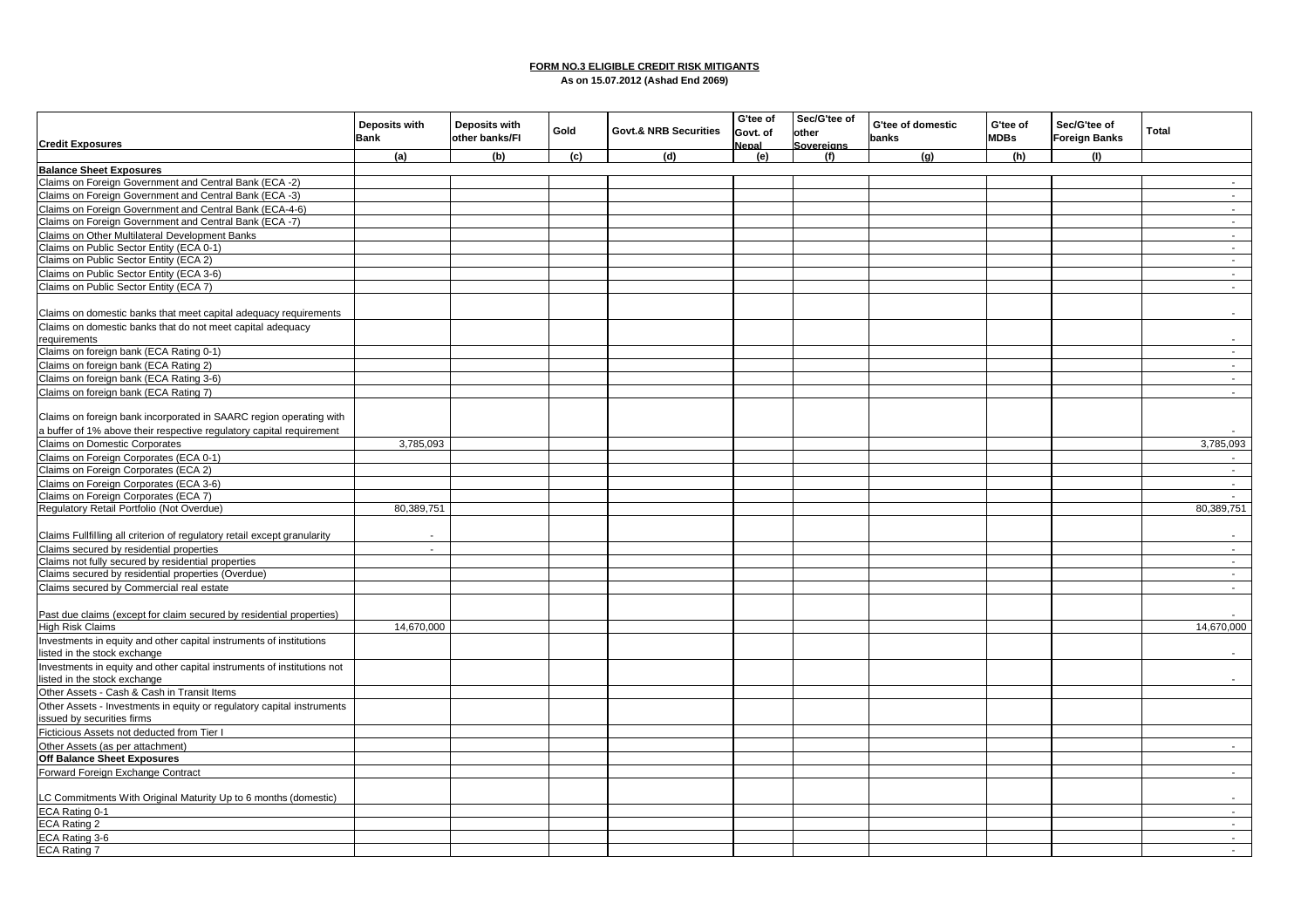| <b>Credit Exposures</b>                                                            | <b>Deposits with</b><br><b>Bank</b> | Deposits with<br>other banks/FI | Gold      | <b>Govt.&amp; NRB Securities</b> | G'tee of<br>Govt. of<br>Nepal | Sec/G'tee of<br>other<br><b>Sovereians</b> | G'tee of domestic<br>banks | G'tee of<br><b>MDBs</b> | Sec/G'tee of<br><b>Foreign Banks</b> | <b>Total</b> |
|------------------------------------------------------------------------------------|-------------------------------------|---------------------------------|-----------|----------------------------------|-------------------------------|--------------------------------------------|----------------------------|-------------------------|--------------------------------------|--------------|
|                                                                                    | (a)                                 | (b)                             | (c)       | (d)                              | (e)                           | (f)                                        | (g)                        | (h)                     | (1)                                  |              |
| LC Commitments With Original Maturity Over 6 months (domestic)                     |                                     |                                 |           |                                  |                               |                                            |                            |                         |                                      |              |
| ECA Rating 0-1                                                                     |                                     |                                 |           |                                  |                               |                                            |                            |                         |                                      | $\sim$       |
| ECA Rating 2                                                                       |                                     |                                 |           |                                  |                               |                                            |                            |                         |                                      | $\sim$       |
| ECA Rating 3-6                                                                     |                                     |                                 |           |                                  |                               |                                            |                            |                         |                                      | $\sim$       |
| <b>ECA Rating 7</b>                                                                |                                     |                                 |           |                                  |                               |                                            |                            |                         |                                      | $\sim$       |
| Bid Bond, Performance Bond and Counter Guarantee Domestic                          |                                     |                                 |           |                                  |                               |                                            |                            |                         |                                      |              |
| Counterparty                                                                       | 14,519,387                          |                                 |           |                                  |                               |                                            |                            |                         |                                      | 14,519,387   |
| ECA Rating 0-1                                                                     |                                     |                                 |           |                                  |                               |                                            |                            |                         |                                      |              |
| ECA Rating 2                                                                       |                                     |                                 |           |                                  |                               |                                            |                            |                         |                                      | $\sim$       |
| ECA Rating 3-6                                                                     |                                     |                                 |           |                                  |                               |                                            |                            |                         |                                      | $\sim$       |
| <b>ECA Rating 7</b>                                                                |                                     |                                 |           |                                  |                               |                                            |                            |                         |                                      | $\sim$       |
| Guarantee Invoked but yet not honoured                                             | $\sim$                              |                                 |           |                                  |                               |                                            |                            |                         |                                      | $\sim$       |
| Underwriting commitments                                                           |                                     |                                 |           |                                  |                               |                                            |                            |                         |                                      | $\sim$       |
| Lending of Bank's Securities or Posting of Securities as collateral                |                                     |                                 |           |                                  |                               |                                            |                            |                         |                                      |              |
| Repurchase Agreements, Assets sale with recourse (including repo/<br>reverse repo) |                                     |                                 |           |                                  |                               |                                            |                            |                         |                                      |              |
| <b>Advance Payment Guarantee</b>                                                   | 3,074,179                           |                                 |           |                                  |                               |                                            |                            |                         |                                      | 3,074,179    |
| <b>Financial Guarantee</b>                                                         | 5,771,559                           |                                 |           |                                  |                               |                                            |                            |                         |                                      | 5,771,559    |
| Acceptances and Endorsements                                                       |                                     |                                 |           |                                  |                               |                                            |                            |                         |                                      | $\sim$       |
| Unpaid portion of Partly paid shares and Securities                                |                                     |                                 |           |                                  |                               |                                            |                            |                         |                                      | $\sim$       |
| Irrevocable Credit commitments (Short Term)                                        |                                     |                                 |           |                                  |                               |                                            |                            |                         |                                      | $\sim$       |
| Irrevocable Credit commitments (Long Term)                                         |                                     |                                 |           |                                  |                               |                                            |                            |                         |                                      | $\sim$       |
| Other Contingent Liabilities                                                       | $\overline{\phantom{a}}$            |                                 |           |                                  |                               |                                            |                            |                         |                                      |              |
| Total                                                                              | 122,209,969                         | $\sim$                          | $\,$ $\,$ | $\sim$                           | $\blacksquare$                | $\blacksquare$                             | $\sim$                     | $\blacksquare$          | $\blacksquare$                       | 122,209,969  |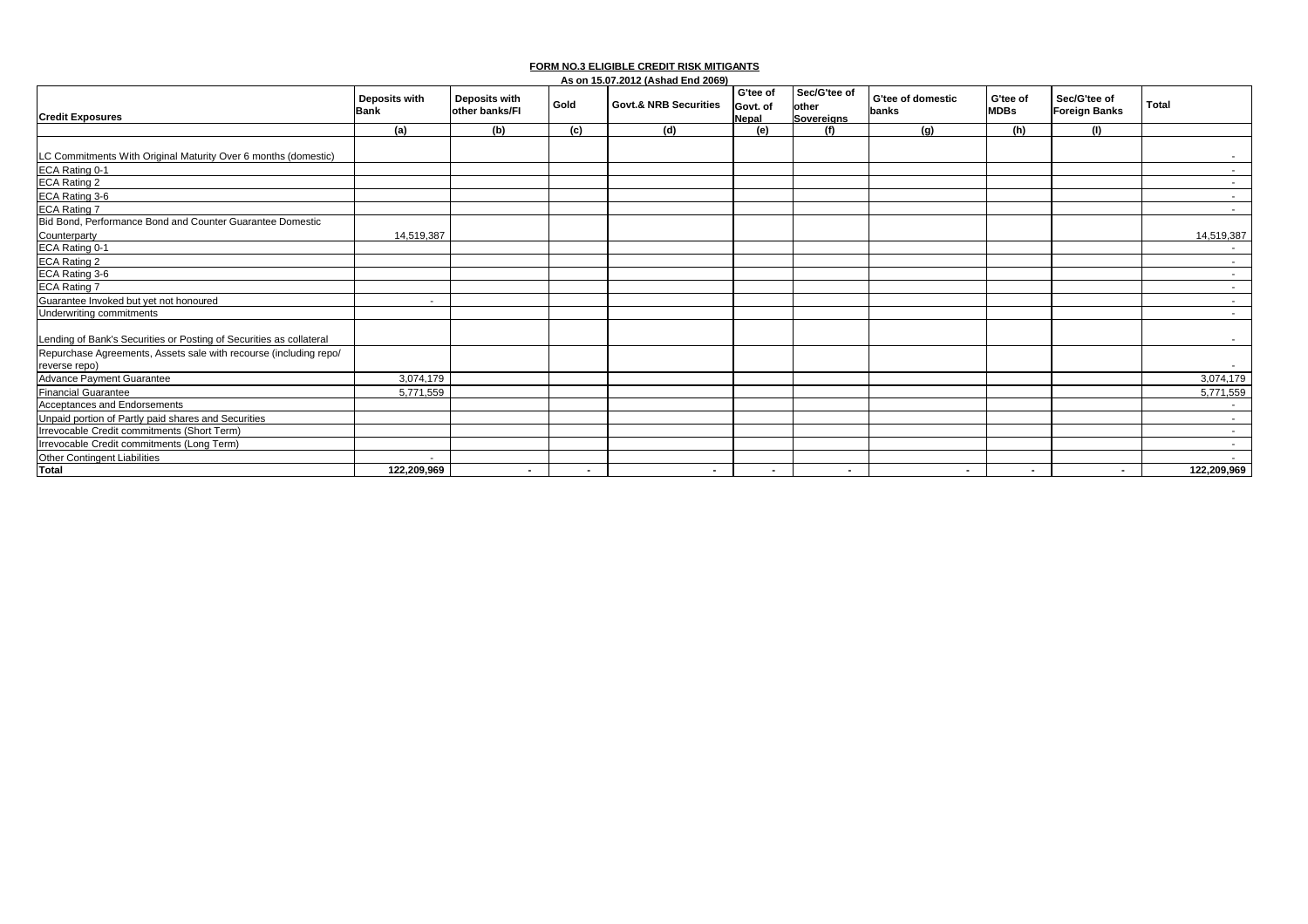### **FORM NO.5 OTHER ASSETS As on 15.07.2012 (Ashad End 2069)**

| S. No.       | <b>Assets</b>                           | <b>Gross Amount</b> | <b>Specific Provision</b> | <b>Net Balance</b> |
|--------------|-----------------------------------------|---------------------|---------------------------|--------------------|
|              | <b>Fixed Assets</b>                     | 479,012,647         | -                         | 479,012,647        |
| 2            | Interest Receivable on Other Investment | 498,619             | $\overline{\phantom{0}}$  | 498,619            |
| 3            | Interest Receivable on Loan             | 30,620,667          | 30,620,667                |                    |
| 4            | Non Banking Assets                      |                     | -                         |                    |
| 5            | <b>Reconciliation Account</b>           |                     | -                         |                    |
| 6            | <b>Draft Paid Without Notice</b>        |                     |                           |                    |
|              | <b>Sundry Debtors</b>                   | 10,234,982          | $\overline{\phantom{0}}$  | 10,234,982         |
| 8            | Advance payment and Deposits            | 61,570,522          |                           | 61,570,522         |
| 9            | Staff Loan & Advance                    | 68,188,886          |                           | 68,188,886         |
| 10           | Stationery                              | 2,349,815           | $\overline{\phantom{0}}$  | 2,349,815          |
|              | All other assets                        | 123,049,949         | -                         | 123,049,949        |
| <b>TOTAL</b> |                                         | 775,526,087         | 30,620,667                | 744,905,420        |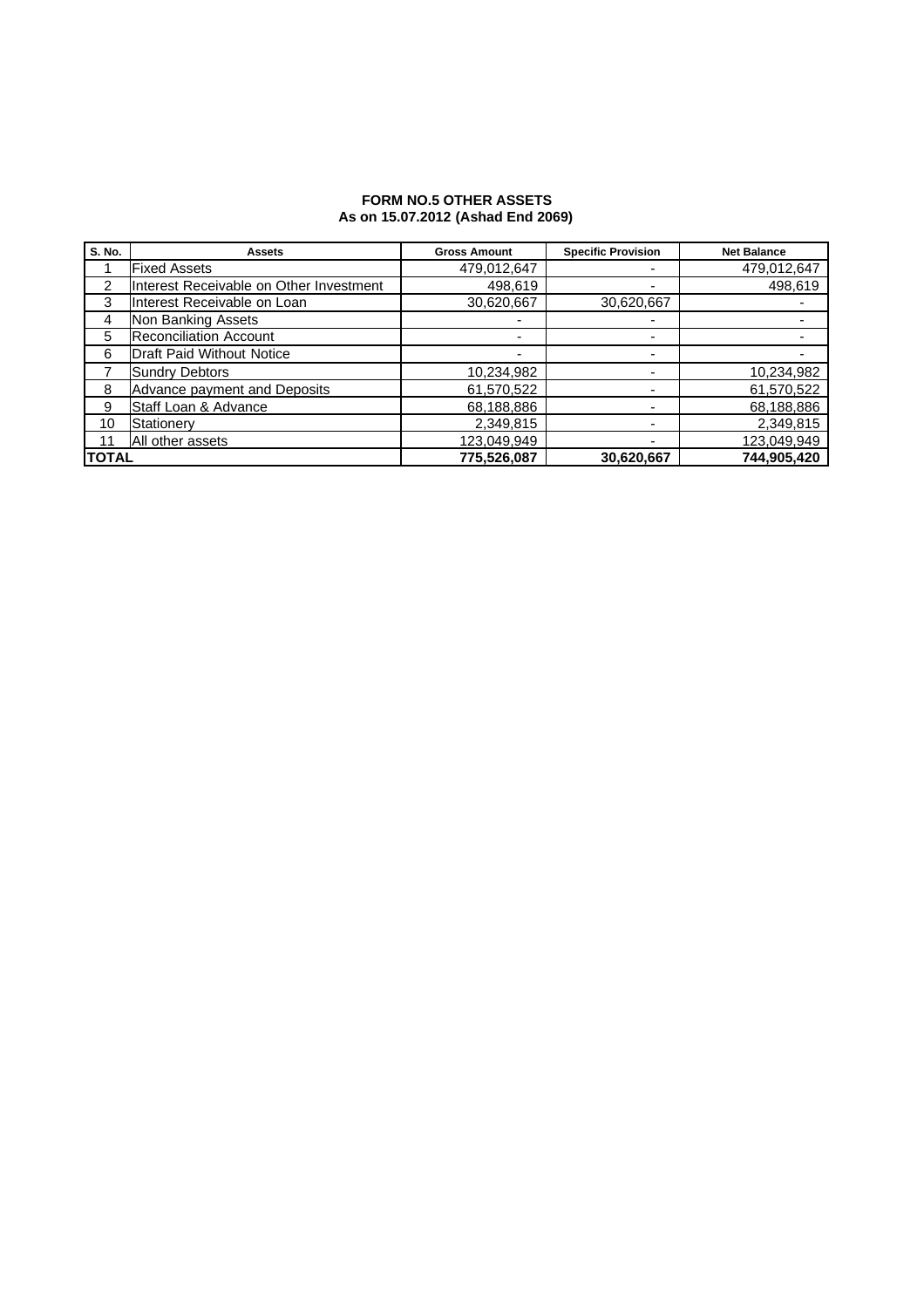### **FORM NO.6 RISK WEIGHTED EXPOSURE FOR OPERATIONAL RISK As on 15.07.2012 (Ashad End 2069)**

| <b>Particulars</b>                                                  | Year 1 (2065/66) | Year 2 (2066/67) | Year 3 (2067/68) |
|---------------------------------------------------------------------|------------------|------------------|------------------|
| Net Interest Income                                                 | 122,657,953      | 216,346,417      | 355,456,322      |
| Commission and Discount Income                                      | 4,251,601        | 3,908,315        | 4,949,150        |
| <b>Other Operating Income</b>                                       | 25,564,749       | 30,740,447       | 34,805,648       |
| <b>Exchange Fluctuation Income</b>                                  | 8,479,790        | 5,606,611        | 157,502          |
| Addition / Deduction Interest Suspense during the period            | (364.221)        | 4,434,107        | 12,541,981       |
| Gross income (a)                                                    | 160,589,872      | 261,035,897      | 407,910,603      |
| Alfa (b)                                                            | 15%              | 15%              | 15%              |
| <b>Fixed Percentage of Gross Income [c=(axb)]</b>                   | 24,088,481       | 39,155,385       | 61,186,590       |
| Capital Requirement for operational risk (d) (average of c)         | 41,476,819       |                  |                  |
| Risk Weight (reciprocal of capital requirement of 10%) in times (e) | 10               | 10               |                  |
| Equivalent Risk Weight Exposure [f=(dxe)]                           | 414,768,190      |                  |                  |
| <b>IPILLAR-II ADJUSTMENTS</b>                                       |                  |                  |                  |
| If Gross Income for all the last three vears is negative (6.4 a 8)  |                  |                  |                  |
| Total Credit and Investment (net of Specific Provision)             |                  |                  |                  |
| Capital Requirement for operational risk (5%)                       |                  |                  |                  |
| Risk Weight (reciprocal of capital requirement of 10%) in times     |                  | 10               |                  |
| Equivalent Risk Weight Exposure [q]                                 |                  |                  |                  |
| Equivalent Risk Weight Exposure [h=f+q]                             |                  |                  |                  |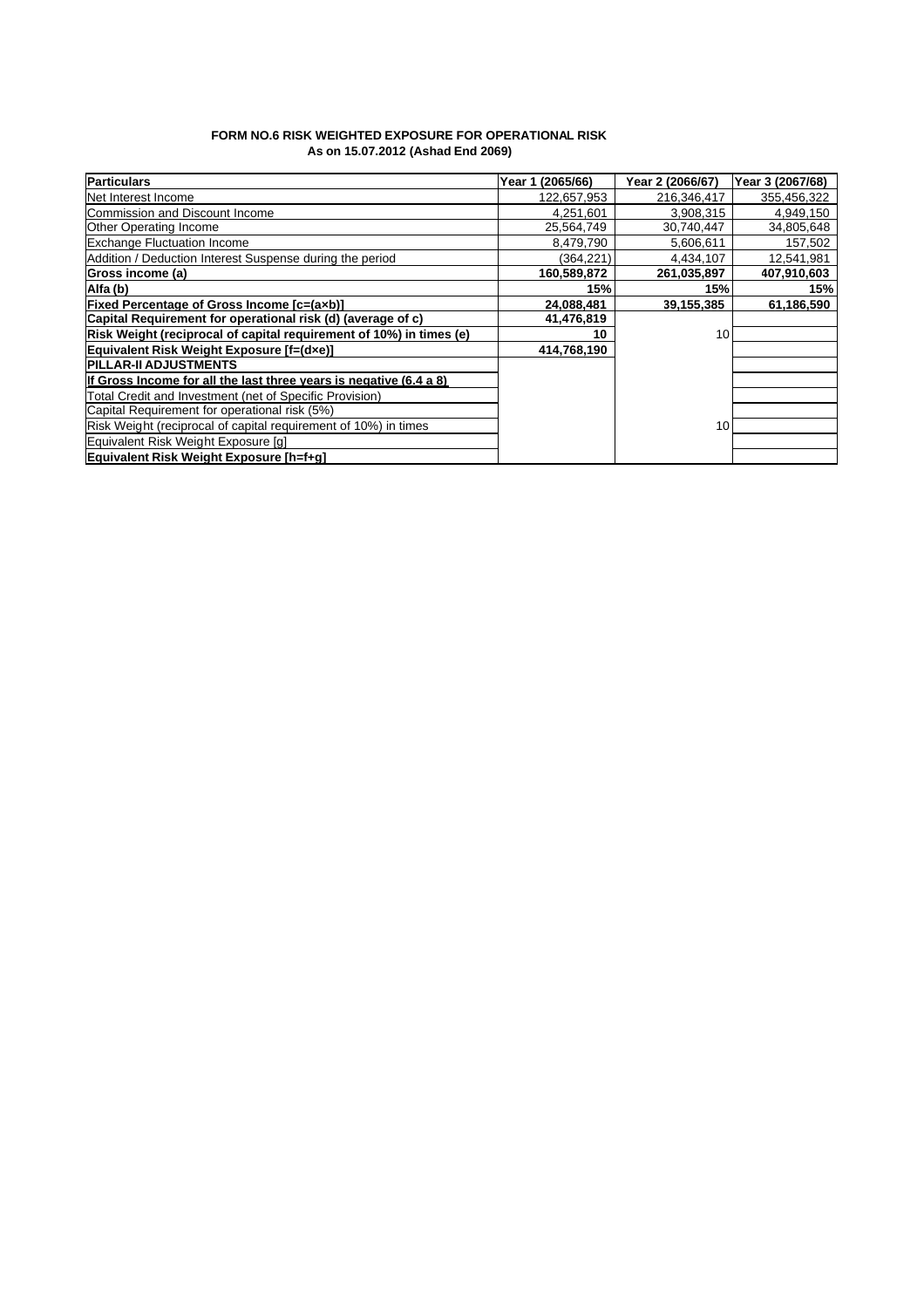### **FORM NO.7 RISK WEIGHTED EXPOSURE FOR MARKET RISK As on 15.07. 2012 (Ashad End 2069)**

| S.No.                                                                | <b>Currency</b> | <b>Open Position (FCY)</b> | Rate  | <b>Open Position (NPR)</b> | <b>Relevant Open Position</b> |
|----------------------------------------------------------------------|-----------------|----------------------------|-------|----------------------------|-------------------------------|
|                                                                      | INR             | 268,680                    | 1.60  | 430,089.52                 | 430,090                       |
| 2                                                                    | USD             | 27,000                     | 88.25 | 2,382,750.00               | 2,382,750                     |
| <b>Total Open Position (a)</b>                                       | 13,322,720      |                            |       |                            |                               |
| <b>Fixed Percentage (b)</b>                                          | 5%              |                            |       |                            |                               |
| Capital Charge for Market Risk [c=(axb)]                             | 666,136         |                            |       |                            |                               |
| (Risk Weight (reciprocal of capital requirement of 10%) in times (d) | 10              |                            |       |                            |                               |
| Equivalent Risk Weight Exposure [e=(cxd)]                            | 6,661,360       |                            |       |                            |                               |